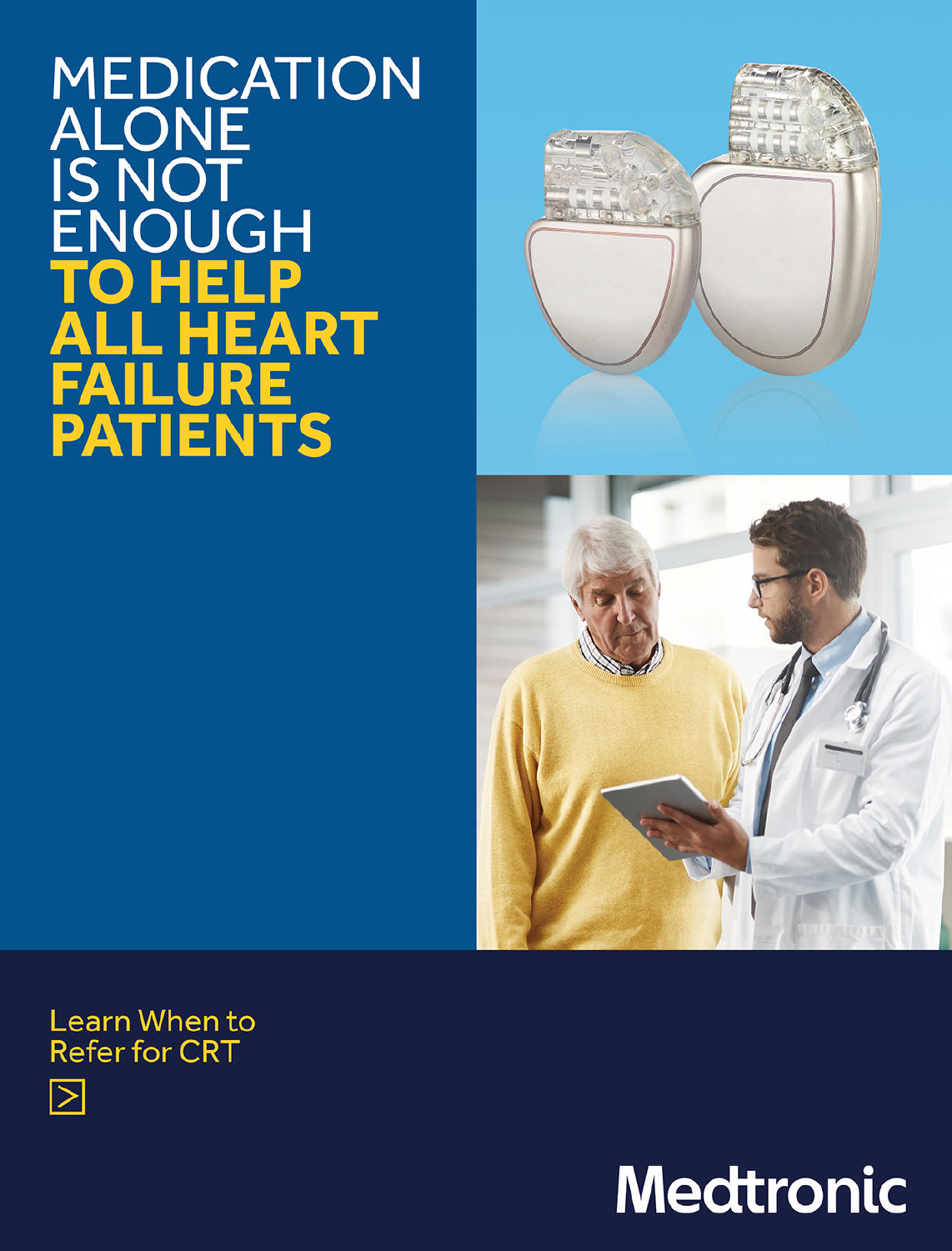DOI: 10.1002/clc.23218

#### SUPPLEMENTARY



### Female-friendly focus: 2019 ACC/AHA Guideline on the Primary Prevention of Cardiovascular Disease

Nanette K. Wenger<sup>1,2,3</sup>

1 Emory University School of Medicine, Atlanta, Georgia <sup>2</sup> Emory Heart and Vascular Center, Atlanta, Georgia 3 Emory Women's Heart Center, Atlanta, Georgia

#### Correspondence

Nanette K. Wenger, MD, MACC, MACP, FAHA, 49 Jesse Hill Jr. Drive, Atlanta, GA 30303. Email: [nwenger@emory.edu](mailto:nwenger@emory.edu)

Cardiovascular disease remains the leading cause of morbidity/mortality for U.S. women, with one of four U.S. women dying from cardiovascular disease. Importantly, two of three U.S. women have at least one major traditional coronary risk factor, and this percentage increases with older age.

Appropriately, most recommendations from the 2019 American College of Cardiology (ACC)/American Heart Association (AHA) Guideline on the Primary Prevention of Cardiovascular Disease<sup>1</sup> are not gendered, reflecting the scientific databases from which they were derived, although admittedly women were underrepresented in most studies.

The basis for individual patient preventive recommendations is use of the Pooled Cohort Equations; the resultant Atherosclerotic Cardiovascular Disease (ASCVD) Risk Score is calculated separately for women and men (Figure 1). New to this guideline is consideration of risk-enhancing factors, a concept that may particularly advantage women. Advocated in this listing is the consideration of features unique to or predominant in women. These include pregnancyassociated conditions such as a history of preeclampsia, $2$  preterm delivery, $3$  small for gestational age infants, chronic inflammatory diseases, such as rheumatoid arthritis,<sup>4</sup> lupus,<sup>5</sup> or HIV/AIDS infection<sup>6</sup> and if measured persistently elevated inflammatory markers, A history of premature menopause is also relevant.7 The ASCVD Risk Score, for example, fails to capture that individuals of South Asian ancestry constitute a high-risk population.<sup>8</sup> Metabolic syndrome, a not infrequent presentation for women, encompasses the risk of increased waist circumference, elevated triglycerides, elevated blood pressure, elevated glucose and low HDL-cholesterol. For women at intermediate risk (a sizeable population since only 1 in 5 U.S. women has no traditional

cardiovascular risk factors), addressing risk-enhancing factors for women assumes particular importance in the clinician/patient risk discussion.

A detailed pregnancy history is an integral component of risk assessment for women, in that complications of pregnancy, specifically preeclampsia, gestational diabetes, pregnancy-induced hypertension, preterm delivery, and small for gestational age infants, are early indicators of an increased cardiovascular risk. More specifically, preeclampsia and gestational diabetes impart a 3- to 6-fold increased risk for subsequent hypertension, a 2-fold increased risk of ischemic heart disease and stroke. And although many manifestations of preeclampsia subside with the delivery of the placenta, there remains residual endothelial dysfunction, and this is associated with an increase in coronary artery calcium.<sup>9</sup>

Systemic autoimmune disorders are highly prevalent in women and increase the risk of coronary heart disease and cerebrovascular accident. Indeed, coronary disease is the leading cause of morbidity and mortality in women with systemic lupus erythematosus. There is a 2- to 3-fold increase in myocardial infarction and cardiovascular mortality in women with rheumatoid arthritis, and an increased risk of cardiovascular events with psoriatic arthritis, warranting screening for traditional cardiovascular risk factors in such women.<sup>10,11</sup>

For adults 40 to 75 years, the Guideline recommends that clinicians routinely assess cardiovascular risk factors and calculate the 10-year ASCVD risk score. At age 20 to 39 years, it is reasonable to assess traditional risk factors at least every 4 to 6 years. In this younger population, however, the pregnancy-associated risk factors may uniquely identify the younger woman at increased risk. In adults at borderline risk (5% to <7.5%) 10-year ASCVD risk, or intermediate risk

This is an open access article under the terms of the [Creative Commons Attribution-NoDerivs](http://creativecommons.org/licenses/by-nd/4.0/) License, which permits use and distribution in any medium, provided the original work is properly cited and no modifications or adaptations are made. © 2019 The Author. Clinical Cardiology published by Wiley Periodicals, Inc.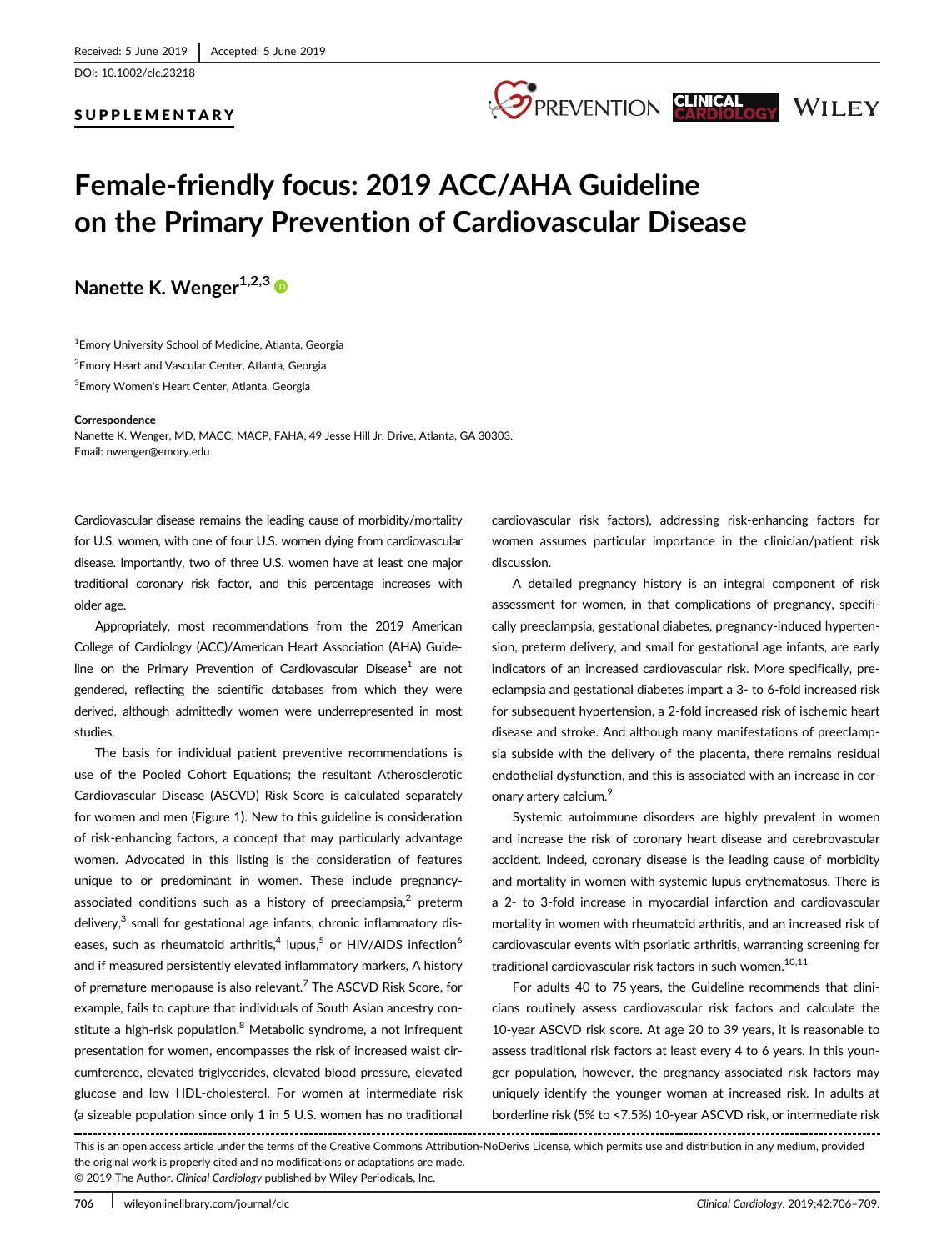#### FIGURE 1 ASCVD risk estimator plus

|                                  |                  | $\bullet\bullet\bullet\bullet$     |                     |                              |         |
|----------------------------------|------------------|------------------------------------|---------------------|------------------------------|---------|
| Current Age O                    | Sex <sup>*</sup> | Race <sup>*</sup>                  |                     |                              |         |
| ies<br>Age must be between 20-79 | Male             | Female                             | <b>White</b>        | <b>African American</b>      | Other   |
| Systolic Blood Pressure (mm Hg)  |                  | Diastolic Blood Pressure (mm Hg) O |                     |                              |         |
|                                  | liei.            |                                    | iei.                |                              |         |
| Value must be between 90-200     |                  | Value must be between 60-130       |                     |                              |         |
| Total Cholesterol (mg/dL)        |                  | HDL Cholesterol (mg/dL)            |                     | LDL Cholesterol (mg/dL) 0 0  |         |
|                                  | 108              |                                    | ios.                |                              | 545     |
| Value must be between 130 - 320  |                  | Value must be between 20 - 100     |                     | Value must be between 30-300 |         |
| <b>History of Diabetes?</b>      | Smoker? O*       |                                    |                     |                              |         |
| Yes<br>No.                       |                  | Current O                          | Former <sup>Q</sup> |                              | Never O |
| On Hypertension Treatment? *     | On a Statin? O O |                                    |                     | On Aspirin Therapy? 0 º      |         |
| Yes<br>No.                       |                  | Yes                                | No                  | Yes                          | No      |
|                                  |                  |                                    |                     |                              |         |

(≥ 7.5% to <20%) 10-year ASCVD risk, it is reasonable to use additional risk enhancing factors to guide decisions about preventive interventions (eg, statin therapy). For adults at borderline risk and with uncertain evidence-based indications for preventive interventions, it is reasonable to measure a coronary artery calcium score to guide clinician/patient risk discussions. This may be particularly relevant for women in that in the MESA database, women in the highest quintile of coronary calcium had a low risk Framingham risk score.12

To insure a female-friendly focus, the clinician/patient discussion should further highlight that traditional risk factors often impart a selectively high risk for women, as well as the non-traditional risk factors identified above, and that some interventions offer greater benefit for women.

#### • Nutrition/diet

Diet should emphasize the intake of vegetables, fruits, legumes, nuts, and fish.

Dietary issues are particularly relevant as regards obesity (see below) and for women with type 2 diabetes mellitus.

• Exercise and physical activity

Recommendations are that adults engage in at least 150 minutes weekly of moderate-intensity or 75 minutes of vigorous-intensity aerobic physical activity.

In the INTERHEART Study, the protective effects of exercise were greater for women than for men, $^{13}$  yet physical inactivity is the most prevalent risk factor for U.S. women. One-fourth of U.S. women report no regular physical activity and <sup>3</sup> /<sup>4</sup> describe less than the recommended amount of activity. This is despite female-specific data from the Nurses Health Study showing the lesser development of diabetes in women who exercised regularly and a decreased risk of cardiovascular events in diabetic women who exercised..<sup>14,15</sup>

• Overweight and obesity

In individuals with overweight and obesity, weight loss is recommended to improve the ASCVD risk profile. Obesity is identified as a body mass index (BMI)  $\geq$  30 kg/m<sup>2</sup> and overweight as a BMI = 25 to 29 kg/m<sup>2</sup>.

Two of three U.S women are obese or overweight (2010 data); and obesity is associated with hypertension, dyslipidemia, physical inactivity, and insulin resistance. Obesity increases coronary risk by 64% in women, compared with 46% in men.

• Type 2 diabetes mellitus

Diabetes confers greater cardiovascular risk for women than for men, 19.1% vs 10.1%. It is associated with a 40% increased risk of incident coronary heart disease and a 25% increased risk of stroke. Importantly, in most studies diabetic women compared with diabetic men have lesser treatment and control of conventional cardiovascular risk factors.16

A tailored nutrition plan focusing on a healthy dietary pattern is recommended to improve glycemic control and achieve weight loss if needed, and physical activity guidelines are noted above. It is reasonable to initiate metformin as first line therapy at the diagnosis of diabetes. With additional ASCVD risk factors a sodiumglucose cotransporter-2 (SGLC-2) inhibitor or a glucagon-like peptide-1 receptor (GLP-1R) agonist is prudent to improve glycemic control and reduce CVD risk. Diabetic women have a greater burden of traditional ASCVD risk factors, and risk factor control is often suboptimal in diabetic women.<sup>17-20</sup>

• High blood cholesterol

Hypercholesterolemia imposes the highest population-adjusted cardiovascular risk for women, 47%, with similar statin benefit evident for women and men.<sup>13,21</sup>

For adults at intermediate risk, a decision should be made for moderate-intensity statin therapy; in high-risk patients, cholesterol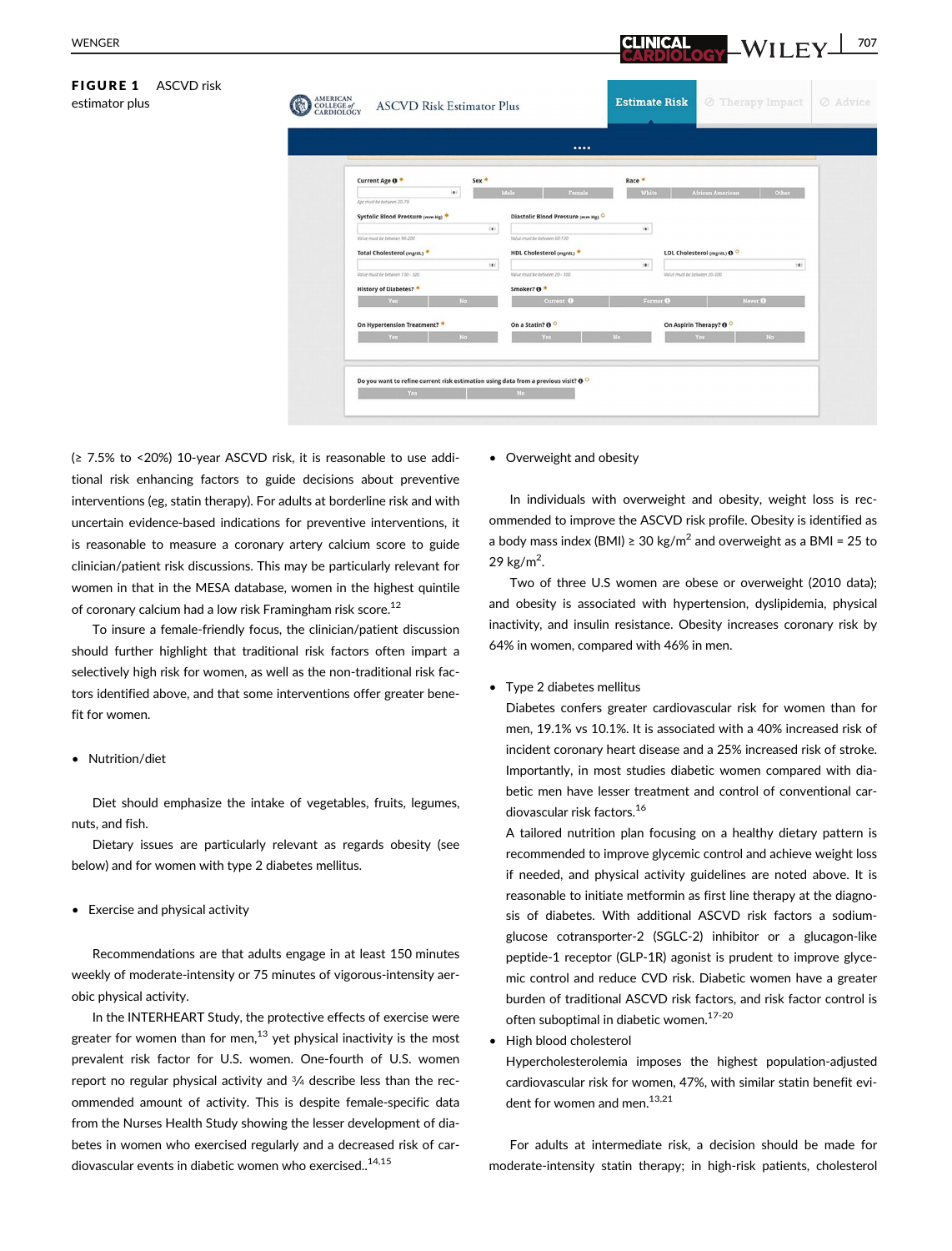708 WILEY CHNICAL CONTROL CONTROL CONTROL CONTROL CONTROL CONTROL CONTROL CONTROL CONTROL CONTROL CONTROL CONTROL CONTROL CONTROL CONTROL CONTROL CONTROL CONTROL CONTROL CONTROL CONTROL CONTROL CONTROL CONTROL CONTROL CONT

level should be reduced by 50% or more. In adults with diabetes, moderate-intensity statin therapy is indicated. Lifestyle modifications include weight loss, a heart healthy dietary pattern, sodium reduction, dietary potassium supplementation, increased physical activity and limited alcohol intake.

• High blood pressure or hypertension

Use of blood pressure lowering medications is recommended for primary prevention with a systolic blood pressure of 130 mm Hg or higher and a diastolic pressure of 80 mm Hg or higher.

Although more men than women have hypertension up to age 45, after age 65 the occurrence of hypertension increases sharply in U.S. women with 80% of women aged 75 and older having hypertension. Important for preventive interventions, there is an impressive correlation of increased BMI with increased systolic blood pressure in women.<sup>22</sup>

#### • Tobacco use

Tobacco use status should be assessed at every healthcare visit, with a goal of tobacco abstinence.

Women cigarette smokers have a 25% increased cardiovascular risk compared with similarly aged men who smoke, and cigarette smoking triples the risk for MI for women. $23$ 

- Psychosocial issues, particularly depression, preferentially disadvantage women. In the INTERHEART study, $^{13}$  psychosocial factors were associated with greater cardiovascular mortality in women than men, 45.2% vs 28.8%. The increased cardiovascular mortality with depression appears independent of the severity of depression. It is uncertain whether the increased mortality is due to high-risk behaviors, non-adherence to therapies, or other features.
- Aspirin use

Low-dose aspirin may be considered for the primary prevention of ASCVD among selected adults at higher ASCVD risk, but not at increased bleeding risk. It should not be routinely used for primary prevention among adults older than age 70.

Consideration of cardiovascular risk factors unique to or predominant in women as risk-enhancing features in clinician/patient preventive shared decision-making discussions will likely result in an improved spectrum of care for women.

#### ORCID

Nanette K. Wenger D<https://orcid.org/0000-0003-0990-6151>

#### REFERENCES

1. Arnett DK, Blumenthal RS, Albert MA, et al. 2019 ACC/AHA guideline on the primary prevention of cardiovascular disease. J Am Coll Cardiol. 2019. [https://doi.org/10.1016/j.jacc.2019.03.010.](https://doi.org/10.1016/j.jacc.2019.03.010)

- 2. Wu P, Haththotuwa R, Kwok CS, et al. Preeclampsia and future cardiovascular health: a systematic review and meta-analysis. Circ Cardiovasc Qual Outcomes. 2017;10:e003497.
- 3. Tanz LJ, Stuart JJ, Williams PL, et al. Preterm delivery and maternal cardiovascular disease in young and middle-aged adult women. Circulation. 2017;135:578-589.
- 4. del Rincon ID, Williams K, Stern MP, et al. High incidence of cardiovascular events in a rheumatoid arthritis cohort not explained by traditional cardiac risk factors. Arthritis Rheum. 2001;44:2737-2745.
- 5. Manzi S, Mellahn EN, Rairie JE, et al. Age-specific incidence rates of myocardial infarction and angina in women with systemic lupus erythematosus: comparison with the Framingham Study. Am J Epidemiol. 1997;145:408-415.
- 6. Triant VA, Perez J, Regan S, et al. Cardiovascular risk prediction functions underestimate risk in HIV infection. Circulation. 2018;137:2203- 2214.
- 7. Wellons M, Ouyang P, Schreiner PJ, Herrington DM, Vaidya D. Early menopause predicts future coronary heart disease and stroke: the multiethnic study of atherosclerosis. Menopause. 2012;19:1081-1087.
- 8. Volgman AS, Palaniappan LS, Aggarwal NT, et al. Atherosclerotic cardiovascular disease in south Asians in the United States: epidemiology, risk factors, and treatments: a Scientific Statement from the American Heart Association. Circulation. 2018;138:e1-e34.
- 9. Wenger NK. Recognizing pregnancy-associated cardiovascular risk factors. Am J Cardiol. 2014;113:406-409.
- 10. Mosca L, Benjamin EJ, Berra K, et al. Effectiveness-based guidelines for the prevention of cardiovascular disease in women – 2011 update: a guideline from the American Heart Association. Circulation. 2011;123:1243-1262.
- 11. Zhang J, Chen L, Delzell E, et al. The association between inflammatory markers, serum lipids and the risk of cardiovascular events in patients with rheumatoid arthritis. Ann Rheum Dis. 2014;73:1301- 1308.
- 12. Lakoski SG, Greenland P, Wong ND, et al. Coronary artery calcium scores and risk for cardiovascular events in women classified as "lowrisk" based on Framingham risk score. The Multi-Ethnic Study of Atherosclerosis (MESA). Arch Intern Med. 2007;167:2437-2442.
- 13. Yusuf S, Hawken S, Ounpuu S, et al. On behalf of the INTERHEART study investigators. Effect of potentially modifiable risk factors associated with myocardial infarction in 52 countries (the INTERHEART study): case-control study. Lancet. 2004;364:937-952.
- 14. Manson JE, Rimm EB, Stampfer MJ, et al. Physical activity and incidence of non-insulin-dependent diabetes mellitus in women. Lancet. 1991;338:774-778.
- 15. Hu FB, Stampfer MJ, Solomon C, et al. Physical activity and risk for cardiovascular events in diabetic women. Ann Intern Med. 2002;134: 96-105.
- 16. Kalyani RR, Lazo M, Ouyang P, et al. Sex differences in diabetes and risk of incident coronary artery disease in healthy young and middleaged adults. Diabetes Care. 2014;37:830-838.
- 17. Wannamethee SG, Papacosta O, Lawlor DA, et al. Do women exhibit greater differences in established and novel risk factors between diabetes and non-diabetes than men? The British Regional Heart Study and the British Women's Heart Health Study. Diabetologia. 2012;55: 80-87.
- 18. Peters SAE, Huxley RR, Woodward M. Diabetes as risk factor for incident coronary heart disease in women compared with men: a systematic review and meta-analysis of 64 cohorts including 858,507 individuals and 28,203 coronary events. Diabetologia. 2014;57:1542- 1551.
- 19. Wexler DJ, Nathan DM, Grant RW, et al. Sex disparities in treatment of cardiac risk factors in patients with type 2 diabetes. Diabetes Care. 2005;28:514-520.
- 20. Regensteiner JG, Golden S, Huebschmann AG, et al., on behalf of the Council on Lifestyle and Cardiometabolic Health, Council on